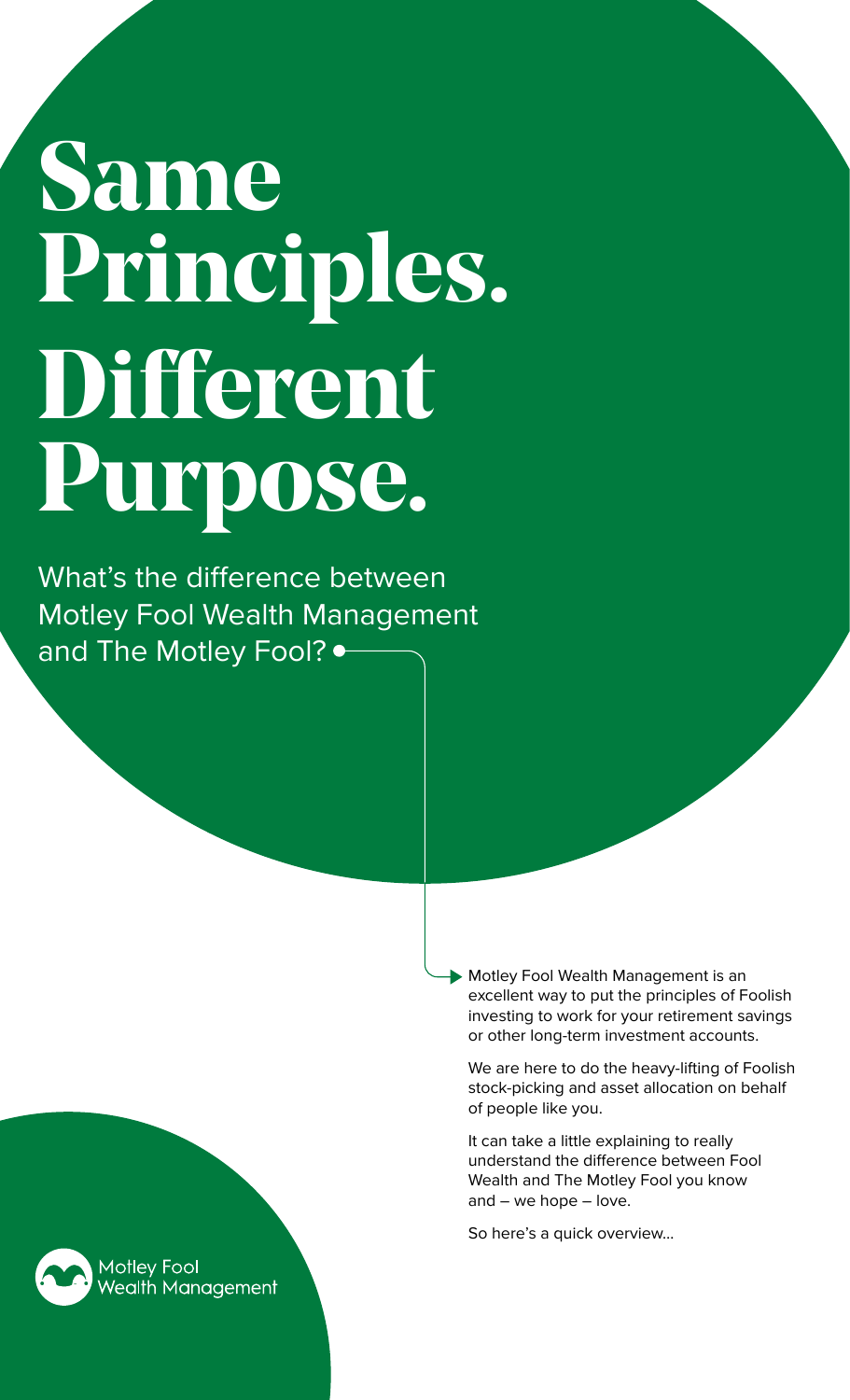

### **The Tale of the Tape**

Let's talk about how Fool Wealth might complement your current portfolio of Foolish stocks, or how we might be able to take some of the burden of growing your portfolio off your shoulders.

We offer options and flexibility in this regard. We want you to feel confident about the future and empowered to be in control. Keep the funds you want to self-manage and hire our professional portfolio managers to manage the rest.





Stock Based Investing

Buy and Hold Approach

Business-First Mentality

Growth Focused

Self-Directed Investing

Subscription Fee

Active Management

AUM Fee\*\*

Fiduciary Duty

Asset Allocation

Income Planning

Retirement Planning





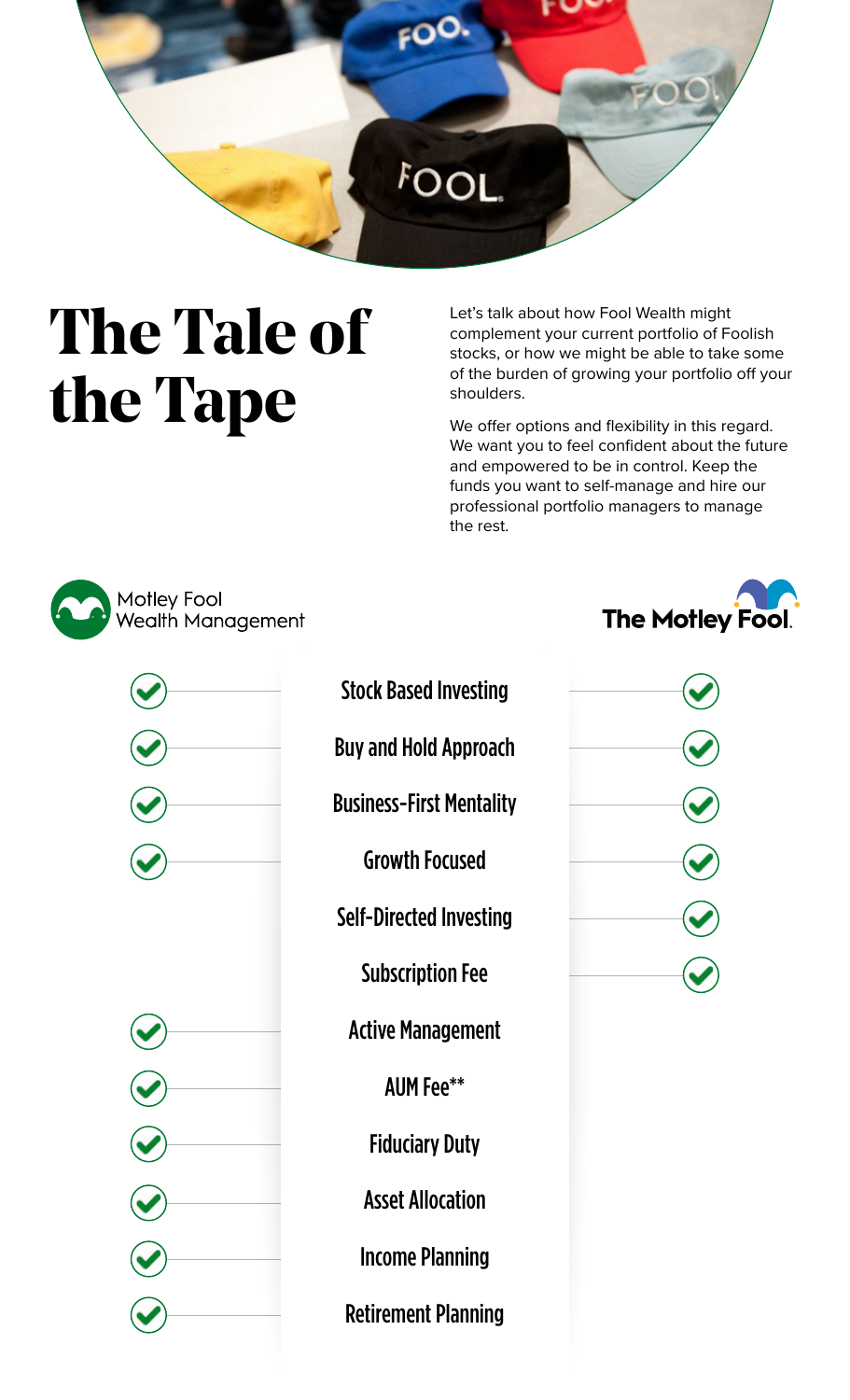### **What is The Motley Fool?**

Founded in 1993, The Motley Fool's central thesis was that everyday people could become successful investors by using common-sense principles.

Brothers David and Tom Gardner brought this vision to life through their free website and subscription-based newsletter services that offer stock picks and financial education readers can apply to their own investment portfolios. Presently, The Motley Fool has over 1.5 million subscribers.

### **What is Motley Fool Wealth Management?**

Over time, we discovered that a significant number of newsletter subscribers loved The Motley Fool's stock-focused, business-centered, buy-and-hold investment philosophy, but may not have had the time or dedication needed to apply it to their own retirement accounts or other long-term portfolios.

David Gardner unders, The Motl

So in 2014, we created Motley Fool Wealth Management to address this need, offering investors a hands-off way to invest Foolishly for the long haul. With Fool Wealth, busy individuals or families can outsource the work of Foolish stock picking and asset allocation to our team of certified professionals who will manage your IRA, brokerage, or other investment account on your behalf.

Our portfolio managers apply the Foolish investment approach, which seeks to discover and invest in potentially great businesses with possible strong growth prospects, then expect to hold those positions for the long haul. In our opinion these businesses should have well-defined revenue models, distinct competitive advantages, great management teams, strong corporate cultures, and long runways for potential growth.

Crow, CFA President, **Fool Wealth Management**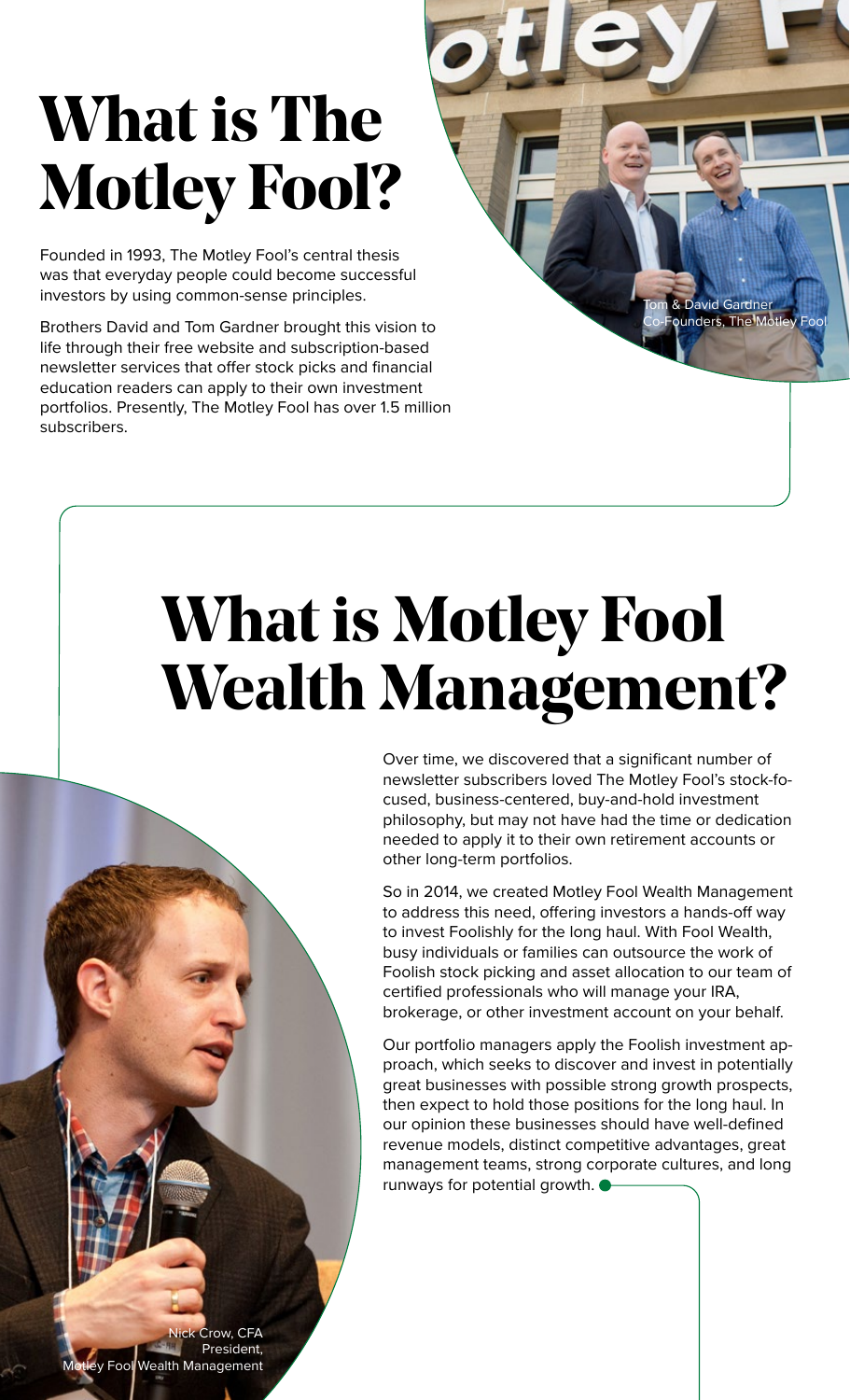### **Our Goal: Bring Great Stock Picking Together with Active Portfolio Management**

While The Motley Fool helps everyday investors discover new and unique investing ideas, our goal at Fool Wealth is to build a Personal Portfolio FOR YOU, tailored to your needs and goals, and to manage that portfolio on your behalf. We do the stock picking and the asset allocation. All you need to do is sit back and relax.

We create your Personal Portfolio using a combination of our proprietary Fool Wealth Portfolio Strategies, which consist of carefully selected stocks that meet our strict criteria, and that we believe have the best chance of fulfilling our investing charter for each strategy.\*

There are seven Portfolio Strategies that offer the building blocks of a holistic, diversified portfolio...

- **Large Cap Core**
- **Large Cap Aggressive Growth**
- **Hedged Equity**
- **•** Fixed Income
- **•** International
- **U.S. Small & Mid Cap**
- **and U.S. Large Cap Dividend**

We use these strategies to assemble a portfolio that aims to achieve your financial goals.

MFWM is a registered investment advisor regulated by the SEC and committed to a fiduciary standard. That means we are legally bound to put our clients' interests first. Always.

This is a commitment we take very seriously, and it's why you won't see many of the more speculative investment ideas from The Motley Fool included in MFWM's proprietary strategies. The Motley Fool newsletter's job, on the other hand, is to present new investment ideas on a regular basis; it's up to individual subscribers to determine whether to act on those ideas and how they might fit into their own portfolio.

In this situation it would be up to YOU, the individual investor, to determine the following…

- What new stocks to add to your portfolio
- Which existing positions should be augmented
- What stocks to sell if they've fallen short of an investing thesis
- What stocks to sell to raise cash with which to add a new company
- When it's to your advantage to rebalance your positions

**When you work with Fool Wealth, we make these decisions for you, so ideally, you have a bit more time to do the things you've always wanted to do.** Whether that's paragliding off the coast of Portugal, focusing on your work, or just enjoying coffee with friends.

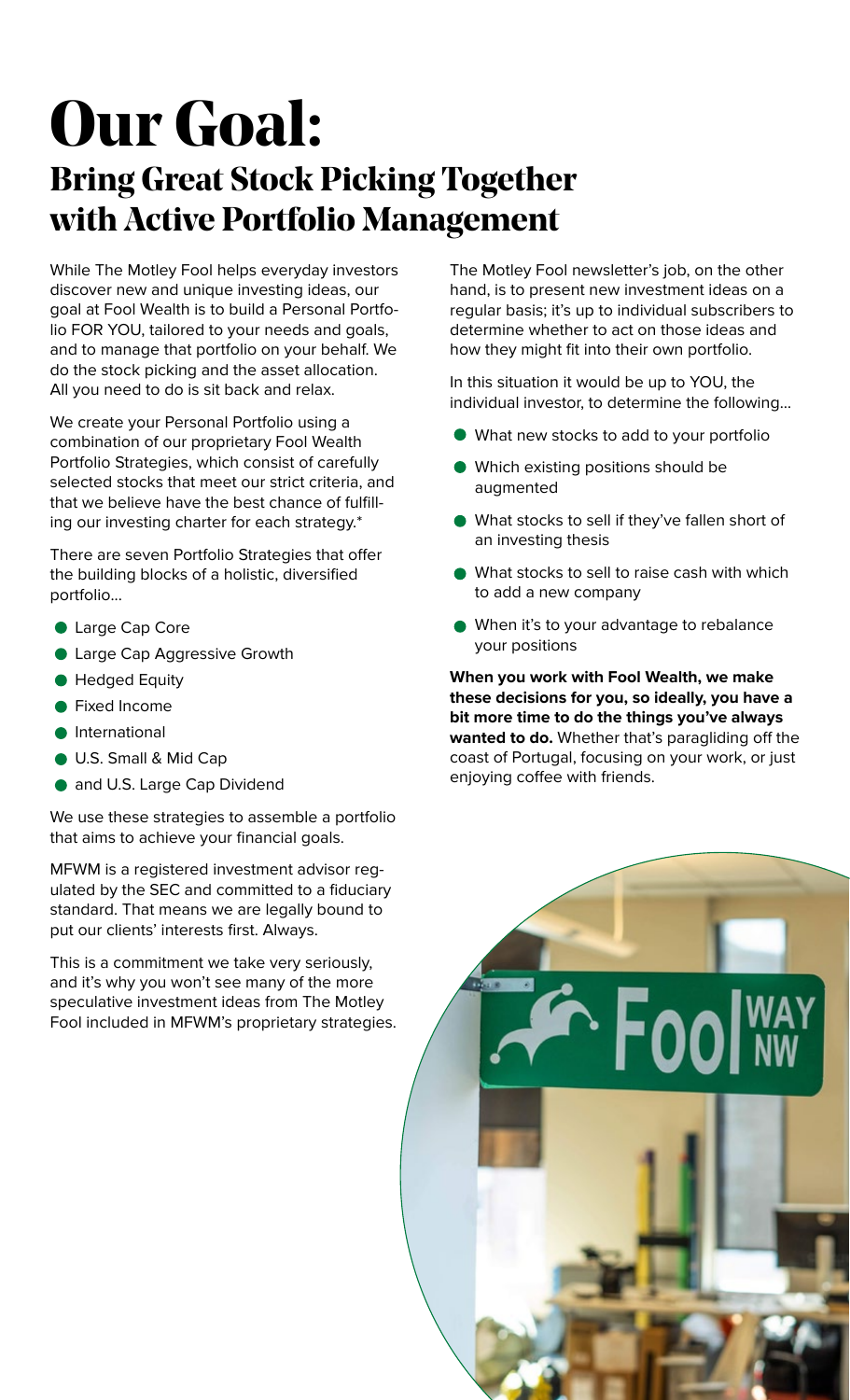#### **Our Responsibility: Construct a Portfolio Designed to Work Toward your Long-term Goals**

It's not uncommon for clients to call our team to ask about a specific stock that's been recommended by one of our newsletters. Usually, it's a big winner they believe our team has missed out on. While we're always excited to reference the research included in The Motley Fool newsletters, we don't take every recommendation. Risk and reward tend to be inversely proportional, after all, and while in hindsight it's easy to feel like we've overlooked a potential market-beater, it's more likely that our team felt the stock was too risky at the time.

As an investing newsletter, The Motley Fool does not have to be responsible for the level of risk you take on in your portfolio. They provide stock ideas for you to assess, and you determine for yourself whether it's appropriate for your overall portfolio. But at Motley Fool Wealth Management, your risk profile is a major factor.

Our responsibility is to use our experience and best judgment to make great stock picks, yes, but also to layer them into a portfolio that's aimed at generating long- term wealth while protecting against volatility.

Now, if you're someone who likes taking big swings on stocks with lots of potential, there's no reason why you can't continue to manage a portion of your own assets according to those ambitions. In fact, allowing Fool Wealth to manage the portion of your wealth you feel you really need for long term goals like retirement income may free you up to focus on the kind of stock investing you really enjoy.

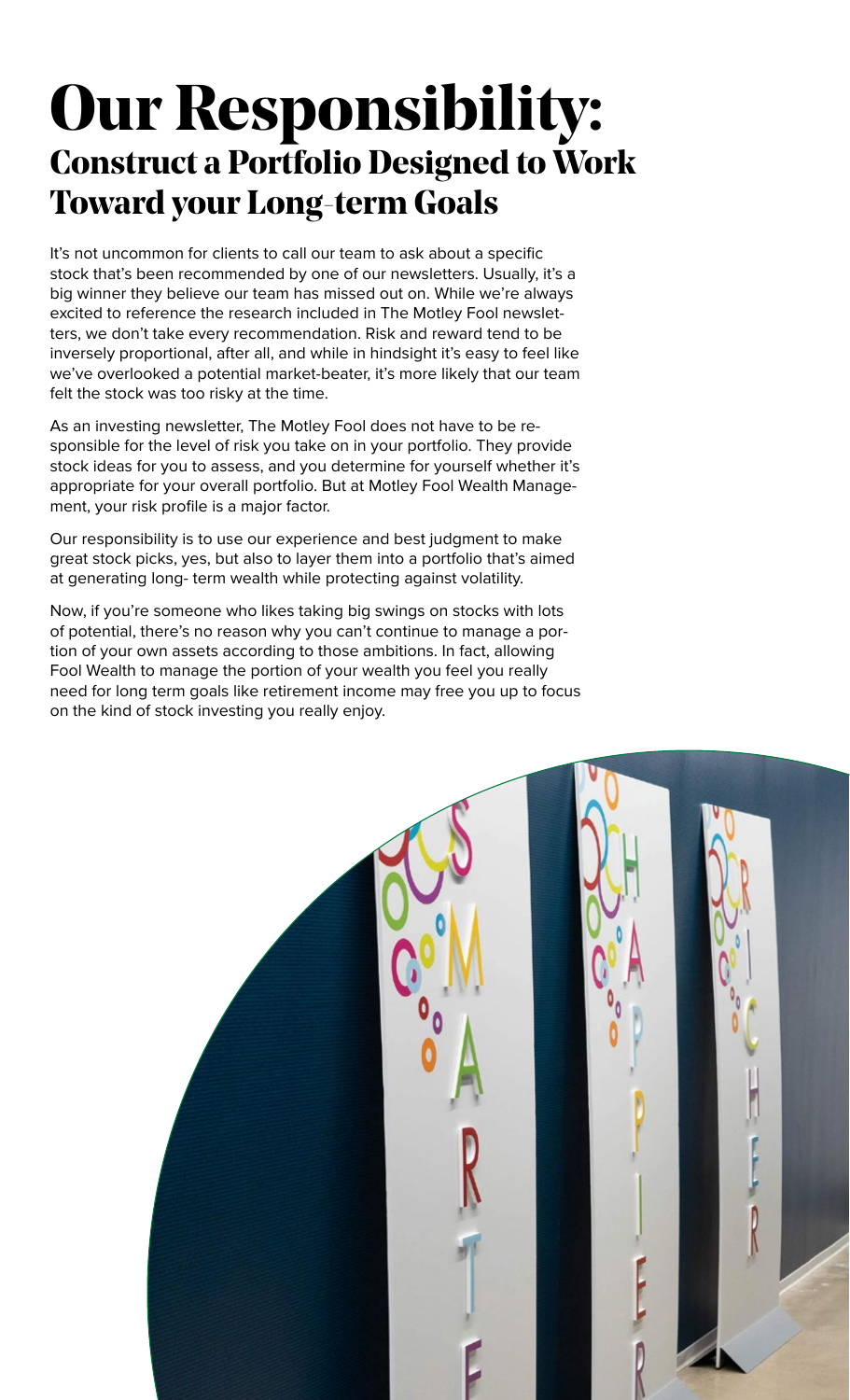### **What's the Bottom Line?**

While many people love the investing advice The Motley Fool offers, most people may not be comfortable managing the entirety of their wealth using the newsletter's advice. When it comes to saving for retirement or other important long-term goals, having a wealth manager whose strategic planning and decision-making you trust can potentially be great not just for your financial health, but for your mental well-being too!

There is also a contingent of our clients who continue subscribing to certain Motley Fool newsletters, managing a select portion of their wealth outside of Fool Wealth's services. This "best of both worlds" approach works well for clients who enjoy investing a portion of their portfolio themselves, but don't want the full workload of managing all of their assets themselves.

Talk to our team, and let's find the approach that works best for you!

#### **[contact@foolwealth.com](mailto:contact%40foolwealth.com?subject=)**



## **Common Questions from Prospective Clients**

Do MFWM portfolio strategies include stocks recommended by The Motley Fool?

**SOMETIMES**. (While we're always excited to reference the Motley Fool's newsletters, and our holdings often overlap with their recommendations, our research and analysis is done independently and all buying and selling decision are made by our in-house portfolio managers.)

Will MFWM go through newsletters with me and invest in the stocks I like?

● NO. (We will only invest in those stocks that we believe may be appropriate to your time horizon and risk profile.)

Can I continue managing some assets on my own using advice from The Motley Fool newsletters?

**ABSOLUTELY**. (And many of our clients do!)